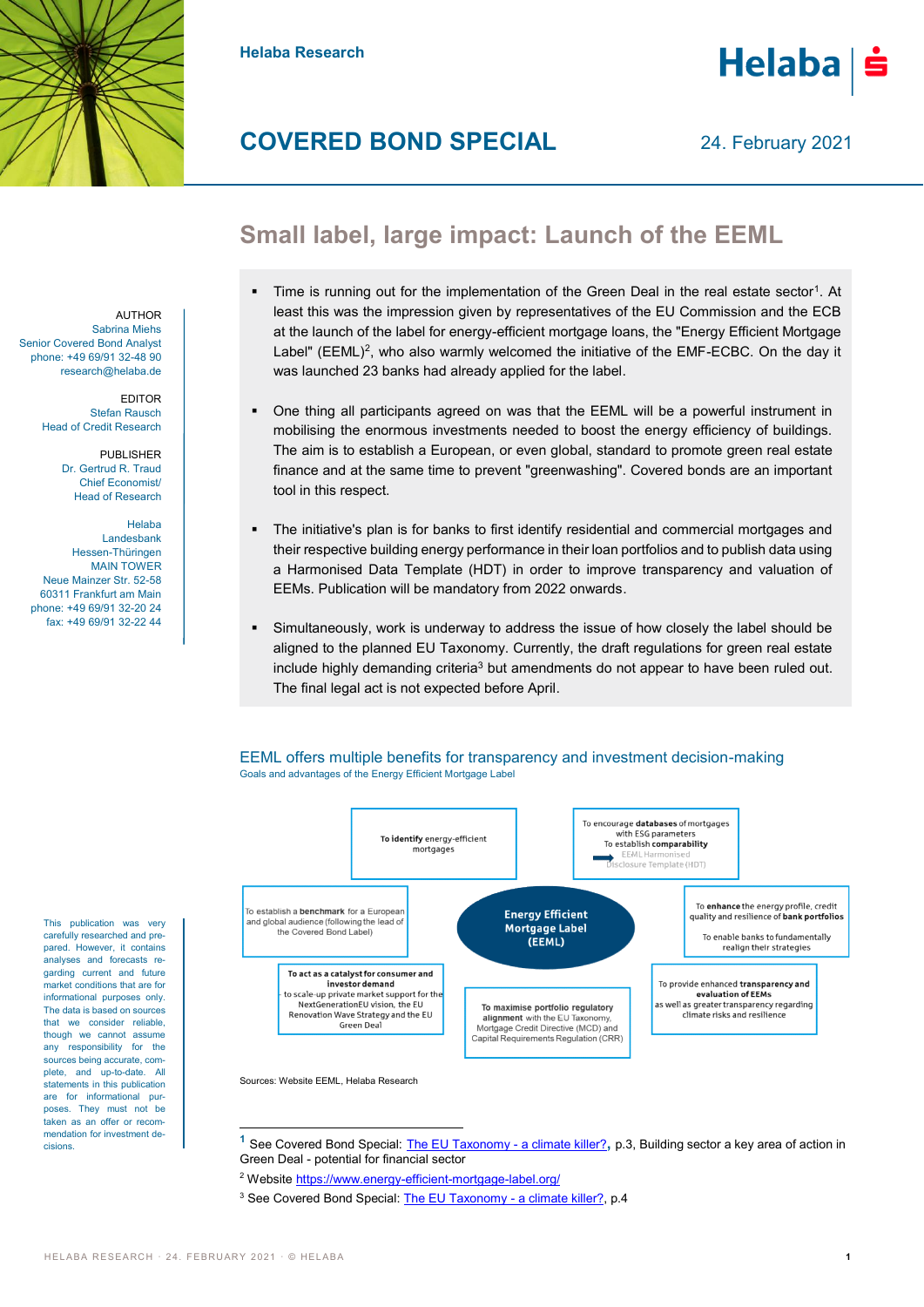- At the moment, a condition for being awarded the EEML is that the energy performance of the financed properties meets or exceeds the highest market standard according to currently applicable EU statutory requirements and/or that the financing results in a 30 % improvement in energy performance. The latest EPC rating, together with a property valuation assessment in line with EU legal standards, is intended to provide evidence of this. As part of this, the energy-efficient benchmarks are listed in a valuation checklist. The HDT means that credit institutions are committed to regular transparency.
- In our opinion, the timing for bringing the label to market could not have been more opportune. Although the Covid-19 pandemic is not over yet, 2021 is still set to be a crucial year for many market participants in terms of reaffirming their climate objectives. After all, the Paris Agreement of 2015 provides for an increase in climate targets every five years which will be on the agenda of this year's Glasgow Climate Change Conference in November, which was delayed by Covid-19 and will include the recently re-joined United States. Furthermore, the ECB is apparently considering disclosing climate risks in the scope of its bond purchase programmes and is currently focusing on collecting the relevant data.
- The label is not only likely to represent a major step towards increased awareness among and use by borrowers and banks. Our expectation is that EEMs bearing this label will be able to serve as a valuable pool of data for the continued examination of the link between environmental risk and credit quality. Similarly, the EEML should drive the evolution of banks' credit risk modelling and has the potential to develop into a new strategic pillar for banks' real estate and funding activities.